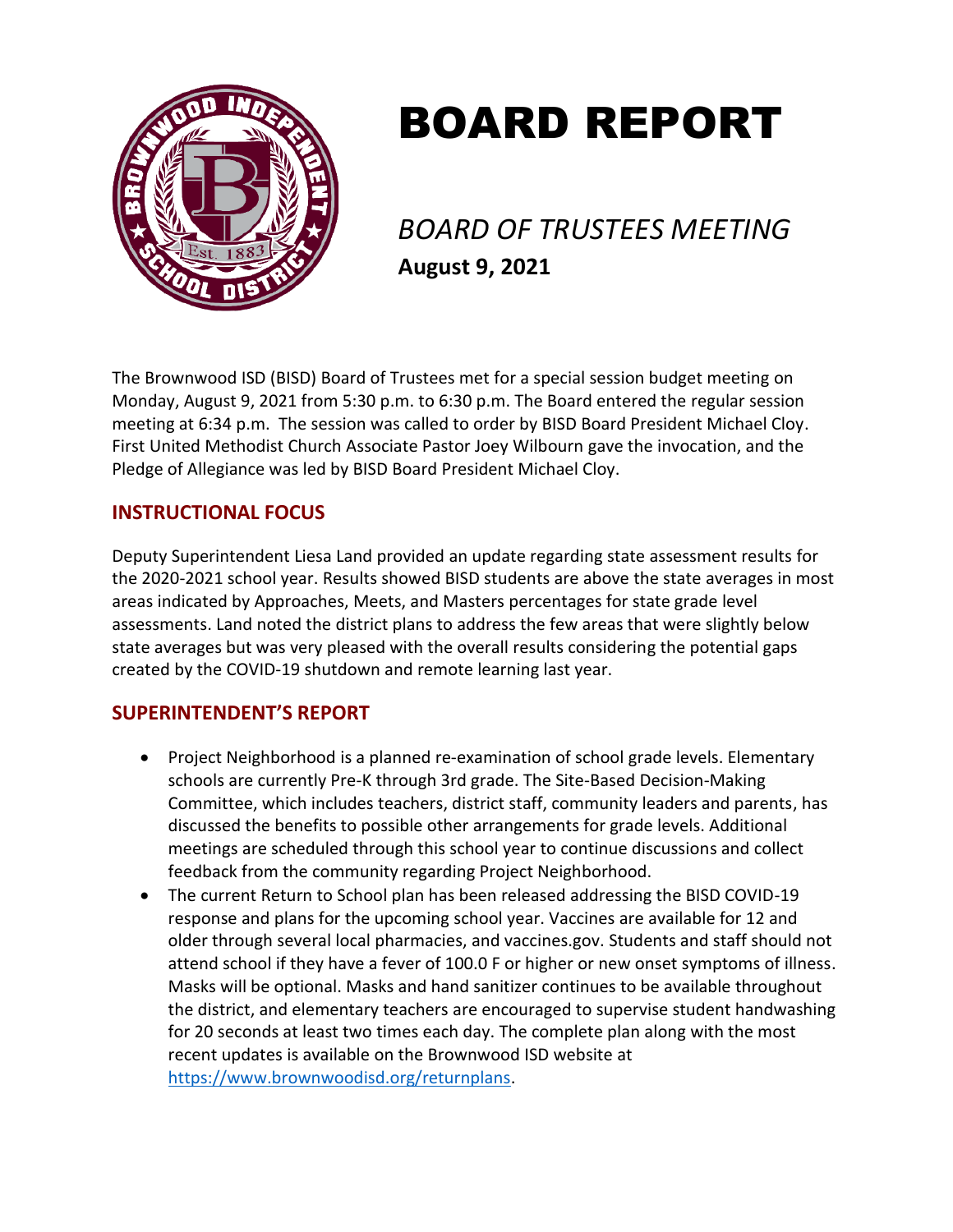# **DISCUSSION & ACTION ITEMS**

#### **DEPARTMENTAL REPORTS:**

The following reports and program updates were presented for review:

- Athletic Report Sammy Burnett
- Assessment, District & Campus Improvement Reports Liesa Land
- Staff & Student Handbooks Doug Bonsal
- HB 3 Goal Update Dr. Joe Young
- Quarterly Finance Report Mitch Moore
- Update on CTE/Vocational Building Naming Process William Smith, Herb Ragsdale, John Bunn

#### **FIRST READING: TASB-INITIATED POLICY UPDATE 117:**

This update included TASB localized policy manual updates including revisions to CH(LOCAL): Purchasing and Acquisition, CV(LOCAL): Facilities Construction, and DEC(LOCAL): Compensation and Benefits - Leaves and Absences. The update was presented as a first reading only, with no action on the item scheduled until next month.

#### **CONSIDER APPROVAL OF STUDENT CODE OF CONDUCT:**

The Student Code of Conduct for the 2021-2022 year was provided. No major changes were reported. This is an annual approval required by the state, and the Texas Association of School Boards provides the updated document each year, ensuring that it complies with all laws on student discipline. Trustee Codie Smith motioned that the Student Code of Conduct be approved as presented, and Trustee Eric Evans seconded the motion. The motion passed unanimously.

#### **CONSIDER APPROVAL OF PROPOSED TAX RATE FOR PUBLIC NOTICE:**

The proposed budget is based on a tax rate of \$0.9369 for Maintenance and Operations and \$0.1385 for Interest and Sinking. This tax rate reflects a decrease of \$0.00361 in Maintenance and Operations and \$0.01 in Interest and Sinking for the 2021-2022 school budget year. Trustee Tim Jacobs motioned that the proposed tax rate for public notice be approved as presented. Trustee Diane Thompson seconded the motion. The motion passed unanimously.

## **CONSIDER APPROVAL OF DESIGNATING AUGUST 26, 2021 AS THE DATE TO APPROVE THE 2021-2022 BUDGET AND TAX RATE:**

The date of August 26, 2021 was presented for approval as the date to approve the 2021-2022 BISD budget and tax rate. Trustee Diane Thompson motioned to approve the date as presented, with Trustee Eric Evans seconding the motion. The motion passed unanimously.

## **CONSIDER APPROVAL OF PUBLIC FUNDS INVESTMENT POLICY RESOLUTION:**

A resolution for the Public Funds Investment Policy was provided for approval with no changes. Trustee Eric Evans motioned that the policy be approved as presented, with Trustee Codie Smith seconding the motion. The motion passed unanimously.